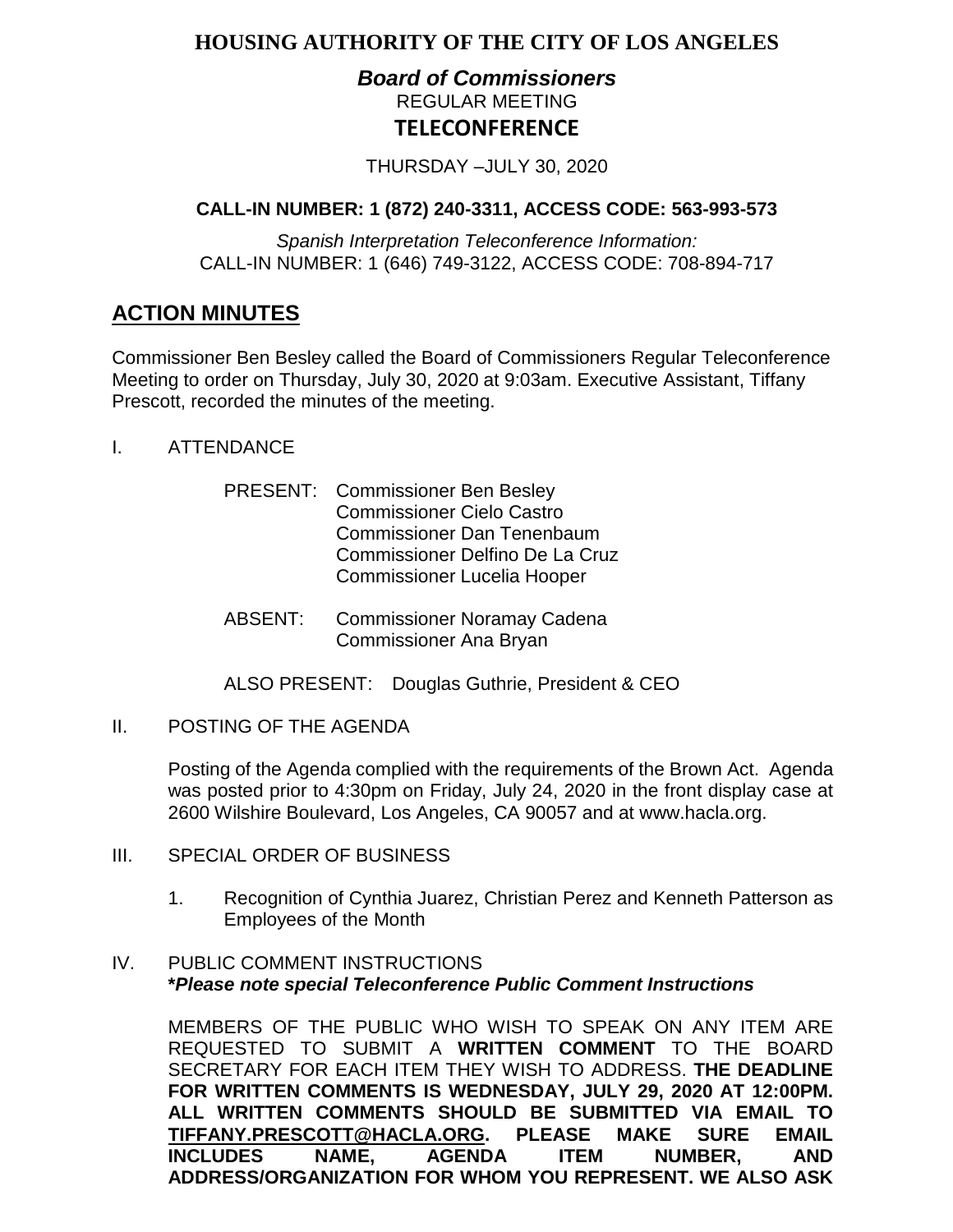**THAT ALL COMMENTS BE LIMITED TO 500 WORDS OR LESS.** THE SECRETARY WILL PROVIDE ALL WRITTEN COMMENTS TO THE BOARD FOR REVIEW PRIOR TO THE JULY 30, 2020 BOC MEETING. THE SECRETARY WILL ALSO READ EACH PUBLIC COMMENT INTO THE RECORD AT THE TIME THE ITEM IS CONSIDERED.

THE PURPOSE OF PUBLIC COMMENT IS TO ALLOW THE PUBLIC TO ADDRESS THE BOARD AND THE BOARD IS INTERESTED IN HEARING FROM MEMBERS OF THE PUBLIC, STAKEHOLDERS AND INTERESTED PARTIES. HOWEVER, SPEAKERS ARE ASKED TO EXERCISE COURTESY AND CONSIDER THE RIGHTS OF OTHER SPEAKERS BY ADHERING TO THE SPECIAL TELECONFERENCE PUBLIC COMMENT INSTRUCTIONS AND IF POSSIBLE REFRAIN FROM UNNECESSARY REPETITION IN THEIR COMMENTS.

# V. PRESIDENT AND CEO ADMINISTRATIVE REPORT

1. Monthly Oral Report

# VI. BOARD BUSINESS ITEMS

- A. Items for Discussion
	- 1. Presentation from Project-Based Voucher/Los Angeles County Innovation Challenge awardees Flyaway Homes, LLC and Restore Neighborhoods Los Angeles (RNLA)
	- Contact: Carlos VanNatter, Director of Section 8

#### **Informational Item Only**

- 2. Proposed Resolution to Authorize the Housing Authority of the City of Los Angeles to Submit Multiple Applications to the State of California's Homekey Program on its Own Behalf as well as in Collaboration with the City of Los Angeles to Further the Goal of Expanding Options for Deeply Affordable Permanent and Interim Housing Solutions in the City of Los Angeles and to Authorize the President and CEO, or Designee, to Execute Related Documents and Agreements and to Undertake Various Actions in Connection **Therewith**
- Purpose: To allow the Housing Authority of the City of Los Angeles to apply for a unique grant opportunity from the State of California to acquire property to rapidly sustain and expand housing for persons experiencing or at risk of homelessness and impacted by COVID-19.
- Contact: Jenny Scanlin, Chief Strategic Development Officer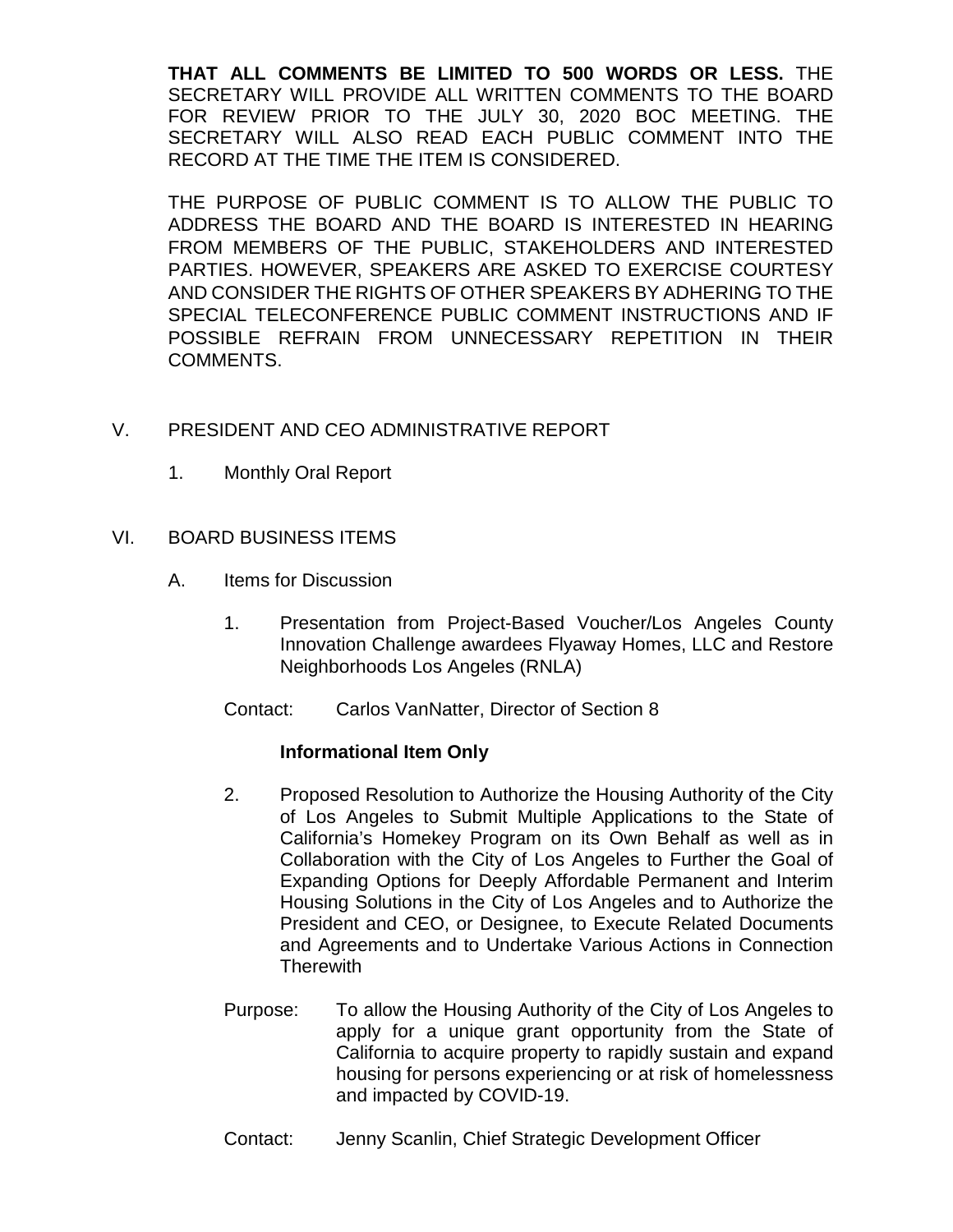Action: **APPROVED** Motioned: Commissioner Cielo Castro Seconded: Commissioner Dan Tenenbaum

5 AYES, 0 NAYS, 2 ABSENT, Motion Carried

B. Consent Items

Routine business items are assigned to the consent agenda. These items will be approved by the Board in one motion. A Commissioner may request any consent agenda item be removed, discussed or acted upon separately. Items removed from the consent agenda for separate action will be considered in the "Excluded Consent Items" section below.

- 1. Proposed Resolution Authorizing the President and CEO, or Designee, to Purchase Commercial General Liability, Law Enforcement Liability, Lead-Based Paint Liability and Property Insurance from Housing Authority Insurance Group for All Authority Owned and Leased Properties and to Execute Related Actions
- Purpose: The purpose of this item is to authorize the Housing Authority of the City of Los Angeles' President and CEO or designee to purchase from Housing Authority Insurance Group insurance policies.
- Contact: Annie Markarian, Director of Labor & Employee Relations

Action: **APPROVED** Motioned: Commissioner Lucelia Hooper Seconded: Commissioner Delfino De La Cruz

5 AYES, 0 NAYS, 2 ABSENT, Motion Carried

- 2. Proposed Resolution Authorizing the President and CEO to Write Off Uncollectible Accounts Receivable Including \$221,735 for Public Housing Rental Units, \$115,540 for Non-Public Housing Rental Units, and \$467,141 for Section 8 Programs
- Purpose: To comply with federal regulations and Generally Accepted Accounting Principles (GAAP), HACLA writes off unpaid accounts receivable deemed uncollectible from vacated tenants and former program participants on a semi-annual basis.
- Contact: Patricia Kataura, Director of Finance

Action: **APPROVED** Motioned: Commissioner Lucelia Hooper Seconded: Commissioner Delfino De La Cruz

5 AYES, 0 NAYS, 2 ABSENT, Motion Carried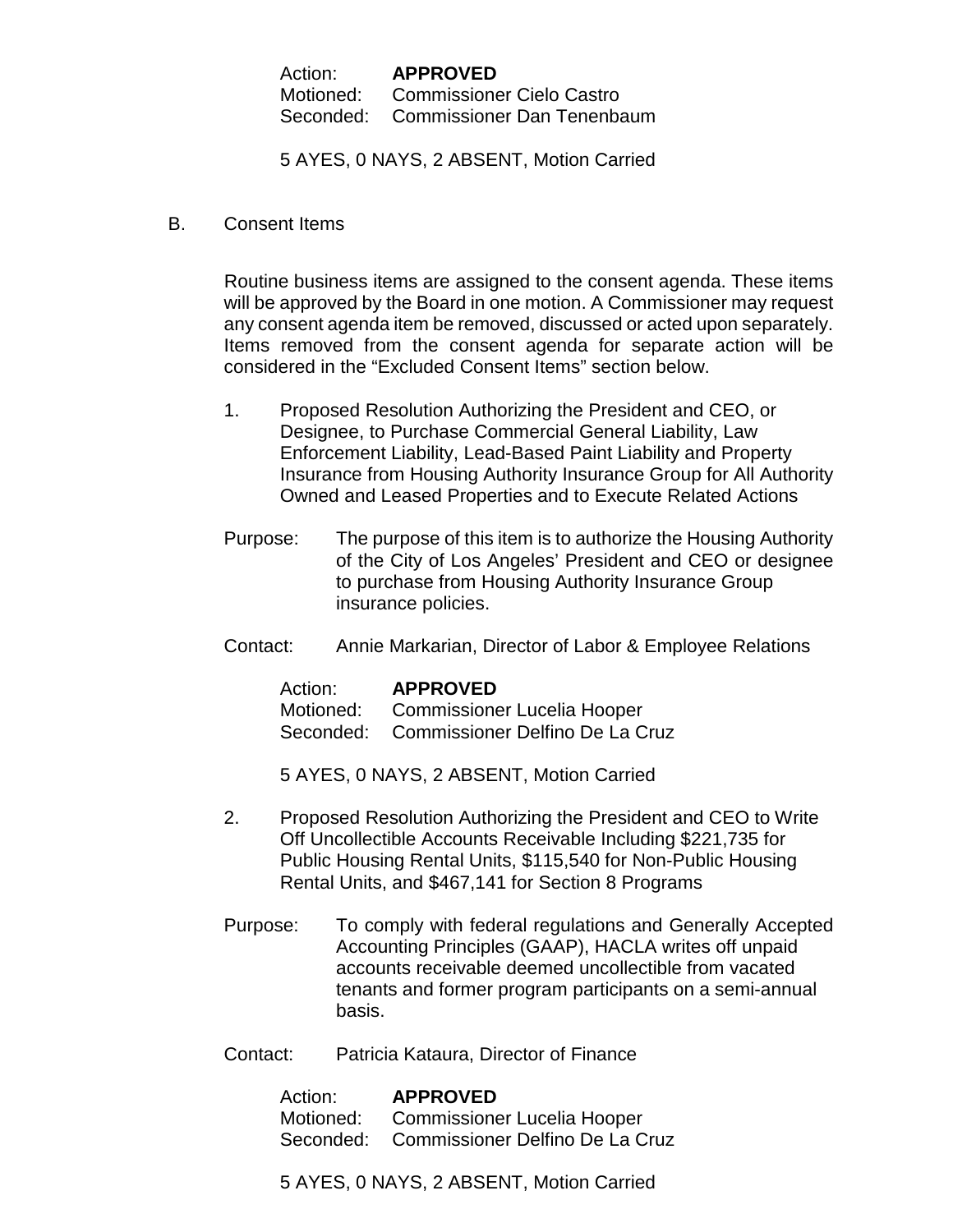- 3. Proposed Resolution Authorizing the President and CEO, or Designee, to Execute Legal Services Contracts with Twenty-One (21) Outside Law Firms for Specialized Legal Services, Each for a One-Year Term with Four (4) One-Year Options to Extend Pursuant to Awards Under RFP No. HA-2020-29 for a Total Contract Amount Not to Exceed Four Million, Six Hundred Fifty Thousand (\$4,650,000) Over Five Years
- Purpose: Authorization to execute legal services contracts with twentyone (21) law firms for legal services. The outside legal firms will render legal advice on an "as-needed" basis to HACLA on various litigation or transactional legal matters.

Action: **APPROVED** Motioned: Commissioner Lucelia Hooper Seconded: Commissioner Delfino De La Cruz

5 AYES, 0 NAYS, 2 ABSENT, Motion Carried

- 4. Proposed Resolution Authorizing the President and CEO, or Designee, to Execute Contracts for As-Needed Office Supplies and Equipment with Staples Contract & Commercial LLC and Office Depot Inc., Each with a Maximum Term of Five Years for a Combined Total Contract Amount Not-to-Exceed \$1,600,000
- Purpose: Authorization to enter into two contracts with Staples and Office Depot. The contracts will allow the Housing Authority to purchase office supplies and equipment on an as-needed basis to support the daily needs and functions of Housing Authority departments.
- Contact: Howard Baum, Deputy General Counsel

Action: **APPROVED** Motioned: Commissioner Lucelia Hooper Seconded: Commissioner Delfino De La Cruz

5 AYES, 0 NAYS, 2 ABSENT, Motion Carried

- 5. Proposed Resolution Approving and Ratifying L.A. LOMOD's Execution of the Ninth Amendment to the Project-Based Section 8 Contract Administration Annual Contributions Contract ("ACC") and Authorizing the President of L.A. LOMOD to Execute any Future Cares Act/COVID-19 Related ACC Amendments
- Purpose: To authorize additional funds for administering requests for coronavirus supplemental funding made available under the Coronavirus Aid, Relief, and Economic Security (CARES) Act.
- Contact: Connie Loyola, Director of Los Angeles LOMOD Corporation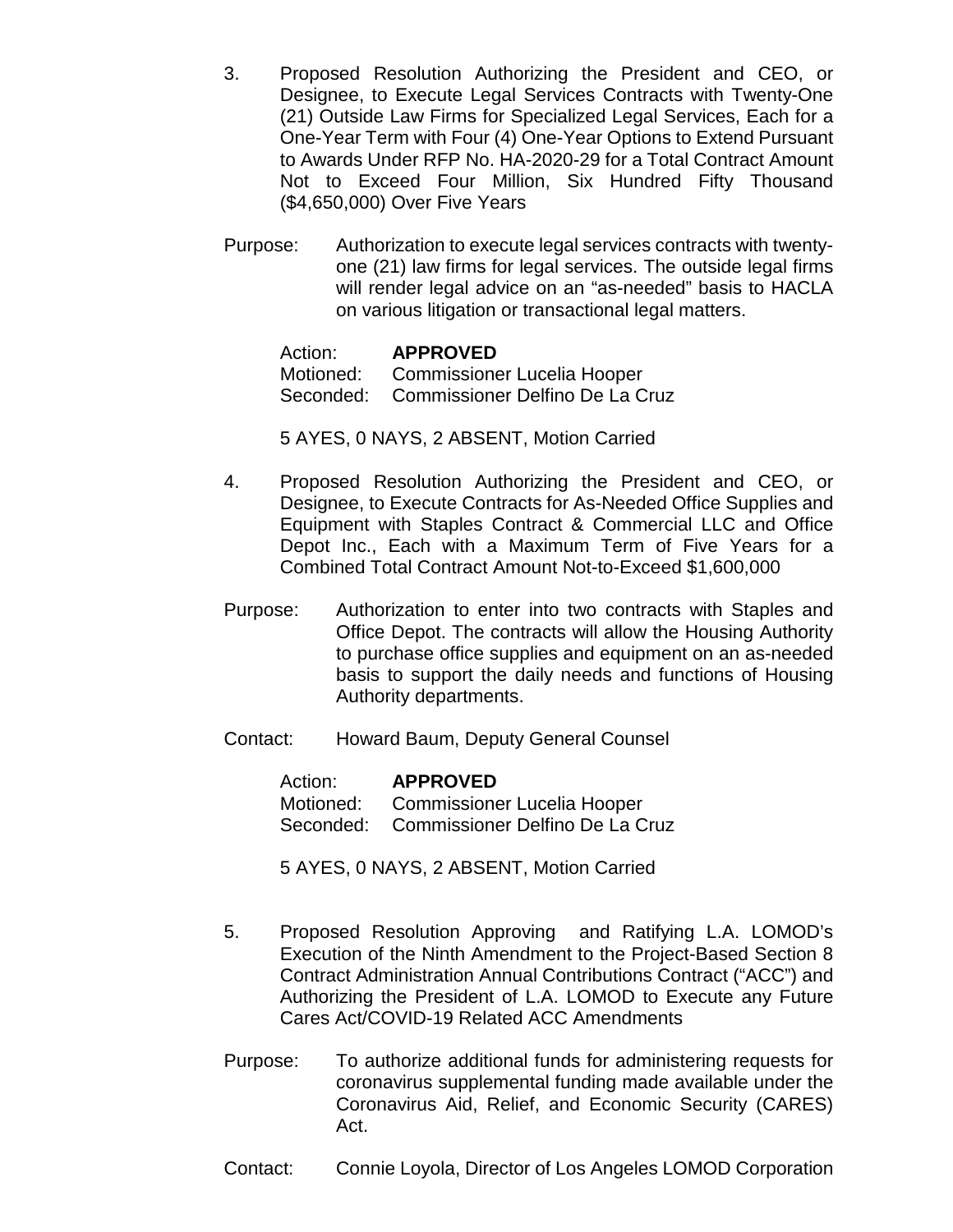Action: **APPROVED** Motioned: Commissioner Lucelia Hooper Seconded: Commissioner Delfino De La Cruz

5 AYES, 0 NAYS, 2 ABSENT, Motion Carried

- 6. Proposed Resolution Approving for Purposes of Section 147(F) of the Internal Revenue Code of 1986 the Issuance of Private Activity Bonds or Notes by the Housing Authority of the City of Los Angeles, Solely as Conduit Bond Issuer, to Finance the Acquisition, Construction, Redevelopment, Rehabilitation and Equipping of Rose Hill Courts Phase I
- Purpose: To assist in making low interest rate financing available for the acquisition, construction, redevelopment, equipping and rehabilitation of Rose Hill Courts Phase I.
- Contact: Jenny Scanlin, Chief Strategic Development Officer

| Action: | <b>APPROVED</b>                           |
|---------|-------------------------------------------|
|         | Motioned: Commissioner Lucelia Hooper     |
|         | Seconded: Commissioner Delfino De La Cruz |

5 AYES, 0 NAYS, 2 ABSENT, Motion Carried

- 7. Proposed Resolution Authorizing the President and CEO, or Designee, to Execute a Contract with Overland, Pacific & Cutler, LLC for an Initial One-Year Term with Four One-Year Options to Extend, to Provide Resident Relocation Planning Services Associated with Phase I and II of the Rose Hill Courts Redevelopment Project Pursuant to a Contract Award Under RFP HA-2020-98 for a Total Amount Not-to-Exceed \$450,000
- Purpose: To enter into a contract with Overland, Pacific & Cutler, LLC ("OPC") in order to implement the Relocation Plan (the "Plan") for Rose Hill Courts, adopted by the Housing Authority of the City of Los Angeles (the 11Authority") in November 2019, and facilitate and manage the orderly relocation of Rose Hill Courts residents ("Residents"), as part of the redevelopment in accordance with the requirements of the Uniform Relocation and Real Property Acquisition Policies Act of 1970, as amended ("URA") and Title 25 of California Code of Regulations, Division 1, Chapter 6, Subchapter 1.
- Contact: Jenny Scanlin, Chief Strategic Development Officer

Action: **APPROVED** Motioned: Commissioner Lucelia Hooper Seconded: Commissioner Delfino De La Cruz